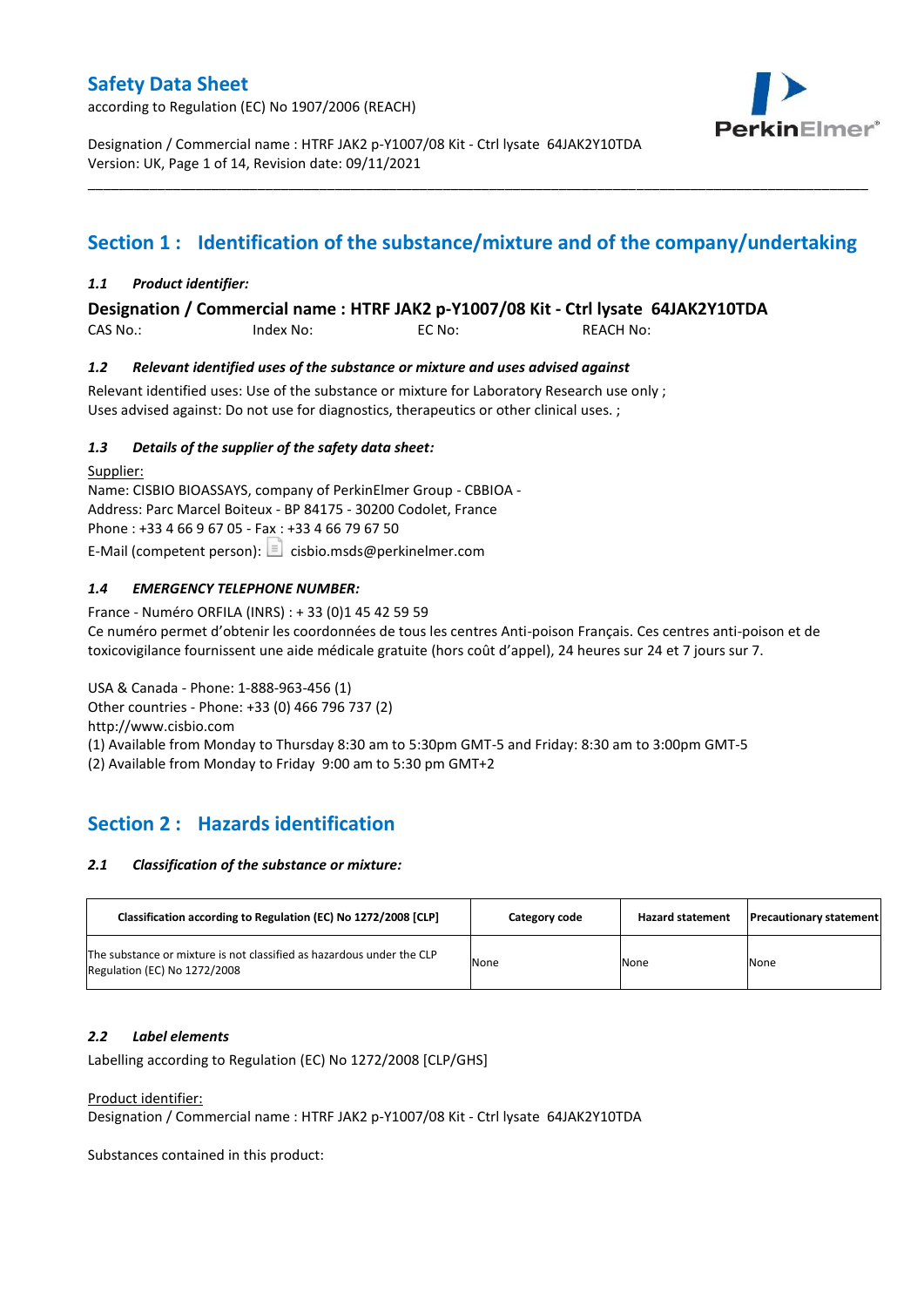according to Regulation (EC) No 1907/2006 (REACH)



Designation / Commercial name : HTRF JAK2 p-Y1007/08 Kit - Ctrl lysate 64JAK2Y10TDA Version: UK, Page 2 of 14, Revision date: 09/11/2021

Hazard pictograms

Signal word:

Hazard and precautionary statements:

#### *2.3 Other hazards*

The mixture contains substances classified as 'Substances of Very High Concern' (SVHC) published by the European CHemicals Agency (ECHA) under article 57 of REACH at levels of 0.1% or higher. This substance or mixture contains no components considered to be either persistent, bioaccumulative and toxic (PBT), or very persistent and very bioaccumulative (vPvB) at levels of 0.1% or higher ; Adverse human health effects and symptoms:

\_\_\_\_\_\_\_\_\_\_\_\_\_\_\_\_\_\_\_\_\_\_\_\_\_\_\_\_\_\_\_\_\_\_\_\_\_\_\_\_\_\_\_\_\_\_\_\_\_\_\_\_\_\_\_\_\_\_\_\_\_\_\_\_\_\_\_\_\_\_\_\_\_\_\_\_\_\_\_\_\_\_\_\_\_\_\_\_\_\_\_\_\_\_\_\_\_\_\_\_\_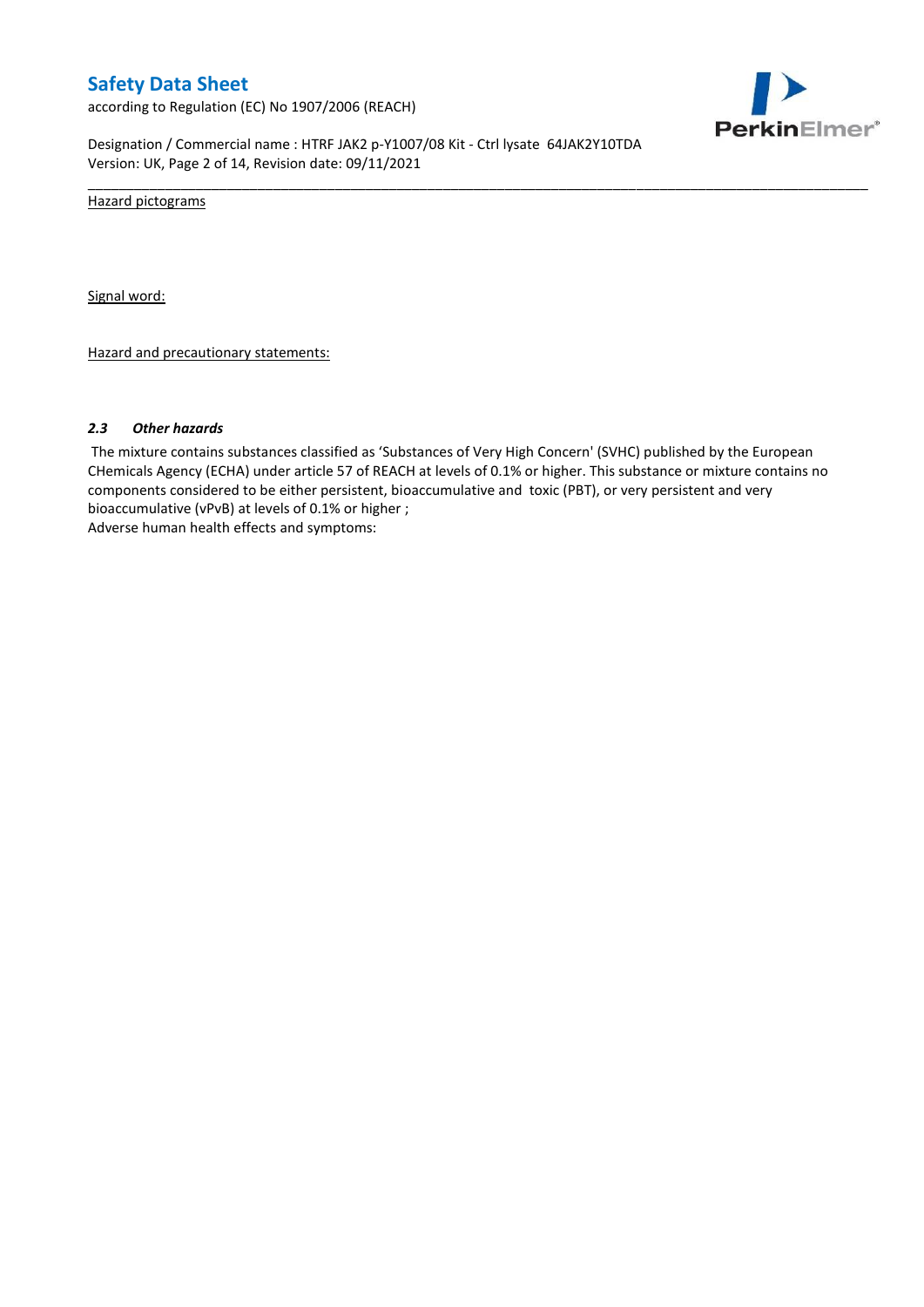according to Regulation (EC) No 1907/2006 (REACH)



Designation / Commercial name : HTRF JAK2 p-Y1007/08 Kit - Ctrl lysate 64JAK2Y10TDA Version: UK, Page 3 of 14, Revision date: 09/11/2021

# **Section 3 : Composition/information on ingredients**

### *3.2 Mixtures*

Hazardous ingredients:

| Substance name                                                                                 | CAS <sub>n</sub> ° | Index n° | EC n <sup>o</sup> | <b>Classification according Regulation (EC)</b><br>No. 1272 [CLP]                                                                                                                                                                    | Concentration<br>$(\%)$ | <b>SCL</b> | M-factor |
|------------------------------------------------------------------------------------------------|--------------------|----------|-------------------|--------------------------------------------------------------------------------------------------------------------------------------------------------------------------------------------------------------------------------------|-------------------------|------------|----------|
| trisodium<br>tetraoxovanadate                                                                  | 13721-39-6         |          | 237-287-9         | Acute toxicity - Acute Tox. 4 - H302 - Oral                                                                                                                                                                                          | < 10%                   |            |          |
| $4-(2-$<br>hydroxyethyl)piperazin-1-7365-45-9<br>vlethanesulphonic acid                        |                    |          | 230-907-9         |                                                                                                                                                                                                                                      | $< 3\%$                 |            |          |
| Poly(oxy-1,2-ethanediyl),<br>$\alpha$ -[4-(1,1,3,3-<br>tetramethylbutyl)phenyl]-<br>ω-hydroxy- | 9002-93-1          |          |                   | Acute toxicity - Acute Tox. 4 - H302 - Oral<br>Hazardous to the aquatic environment -<br>Aquatic Chronic 2 - H411<br>Serious eye damage/eye irritation - Eye<br>Dam. 1 - H318<br>Skin corrosion/irritation - Skin Irrit. 2 -<br>H315 | $< 1\%$                 |            |          |

\_\_\_\_\_\_\_\_\_\_\_\_\_\_\_\_\_\_\_\_\_\_\_\_\_\_\_\_\_\_\_\_\_\_\_\_\_\_\_\_\_\_\_\_\_\_\_\_\_\_\_\_\_\_\_\_\_\_\_\_\_\_\_\_\_\_\_\_\_\_\_\_\_\_\_\_\_\_\_\_\_\_\_\_\_\_\_\_\_\_\_\_\_\_\_\_\_\_\_\_\_

Additional information: Full text of H- and EUH-phrases: see SECTION 16.

# **Section 4 : First aid measures**

### *4.1 Description of first aid measures*

**General information**:Do not leave affected person unattended. ;

**Following inhalation**:In case of respiratory tract irritation, consult a physician. ;

**Following skin contact**:After contact with skin, wash immediately with water ;

**Following eye contact**:After contact with the eyes, rinse with water with the eyelids open for a sufficient length of time, then consult an ophthalmologist immediately. ;

**Following ingestion**:Do NOT induce vomiting. ; **Self-protection of the first aider**:

### *4.2 Most important symptoms and effects, both acute and delayed*

Symptoms:No known symptoms to date. ; Effects:

### *4.3 Indication of any immediate medical attention and special treatment needed*

Notes for the doctor:

# **Section 5 : Firefighting measures**

### *5.1 Extinguishing media:*

**Suitable extinguishing media**:This product is not flammable. Use extinguishing agent suitable for type of surrounding fire ;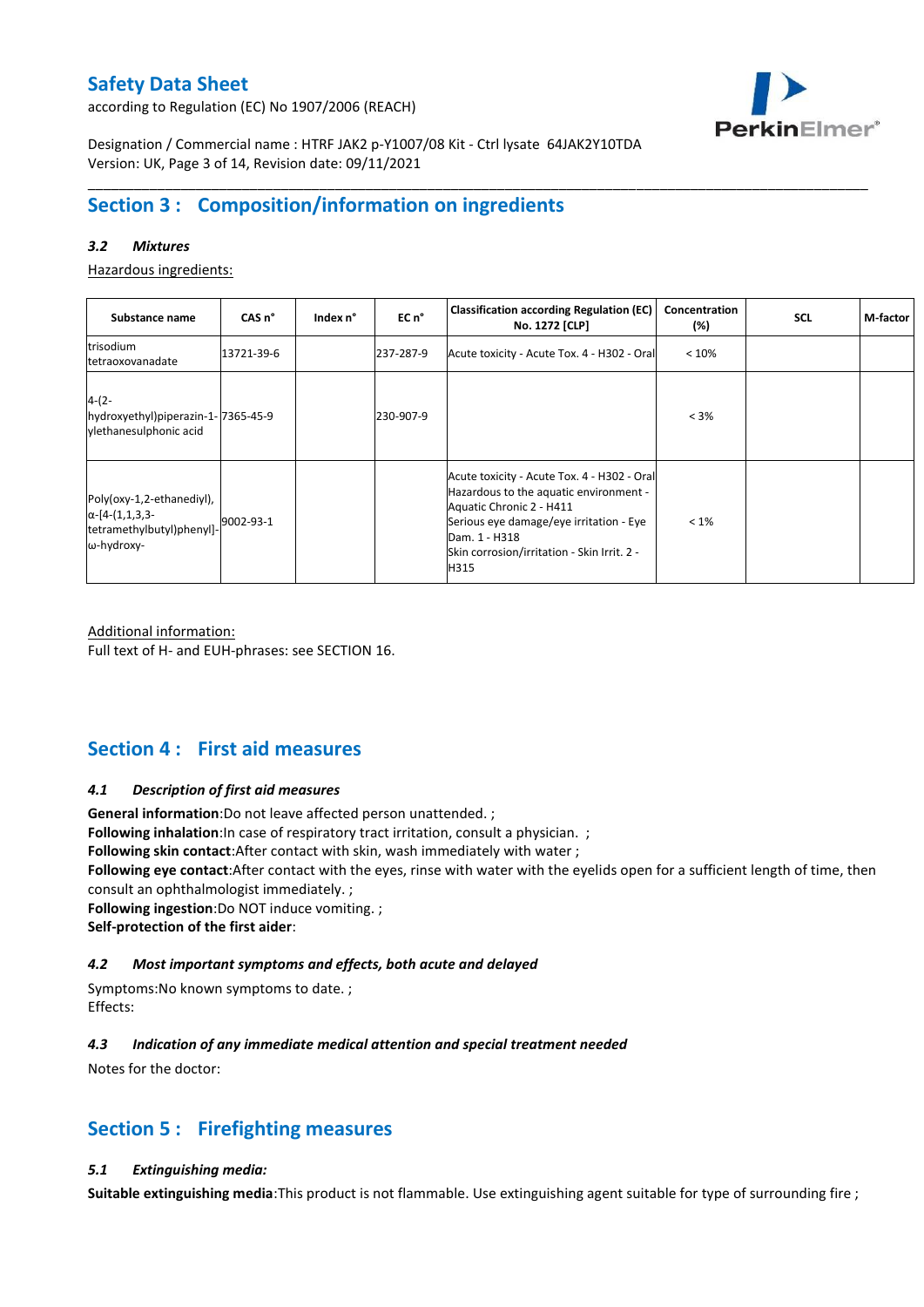according to Regulation (EC) No 1907/2006 (REACH)





#### \_\_\_\_\_\_\_\_\_\_\_\_\_\_\_\_\_\_\_\_\_\_\_\_\_\_\_\_\_\_\_\_\_\_\_\_\_\_\_\_\_\_\_\_\_\_\_\_\_\_\_\_\_\_\_\_\_\_\_\_\_\_\_\_\_\_\_\_\_\_\_\_\_\_\_\_\_\_\_\_\_\_\_\_\_\_\_\_\_\_\_\_\_\_\_\_\_\_\_\_\_ *5.2 Special hazards arising from the substance or mixture*

Hazardous combustion products:/

### *5.3 Advice for fire-fighters*

Wear Protective clothing. ;

### **Section 6 : Accidental release measures**

#### *6.1 Personal precautions, protective equipment and emergency procedures*

Emergency procedures: Provide adequate ventilation. ;

### *6.2 Environmental precautions*

Do not allow to enter into surface water or drains. ;

### *6.3 Methods and material for containment and cleaning up*

For cleaning up:Suitable material for taking up: Absorbing material, organic ; Other information:

#### *6.4 Reference to other sections*

Additional information:

### **Section 7 : Handling and storage**

### *7.1 Precautions for safe handling*

Protective measures: Advice on safe handling:Avoid contact with skin, eyes and clothes. ; Fire preventions:

Do not eat, drink or smoke in areas where reagents are handled. ; Advice on general occupational hygiene Handle in accordance with good industrial hygiene and safety practice ;

### *7.2 Conditions for safe storage, including any incompatibilities*

Technical measures and storage conditions: Requirements for storage rooms and vessels:Keep container tightly closed. ; Hints on storage assembly: Materials to avoid: Further information on storage conditions:

### *7.3 Specific end uses:*

Recommendations on specific end uses: Observe technical data sheet. ;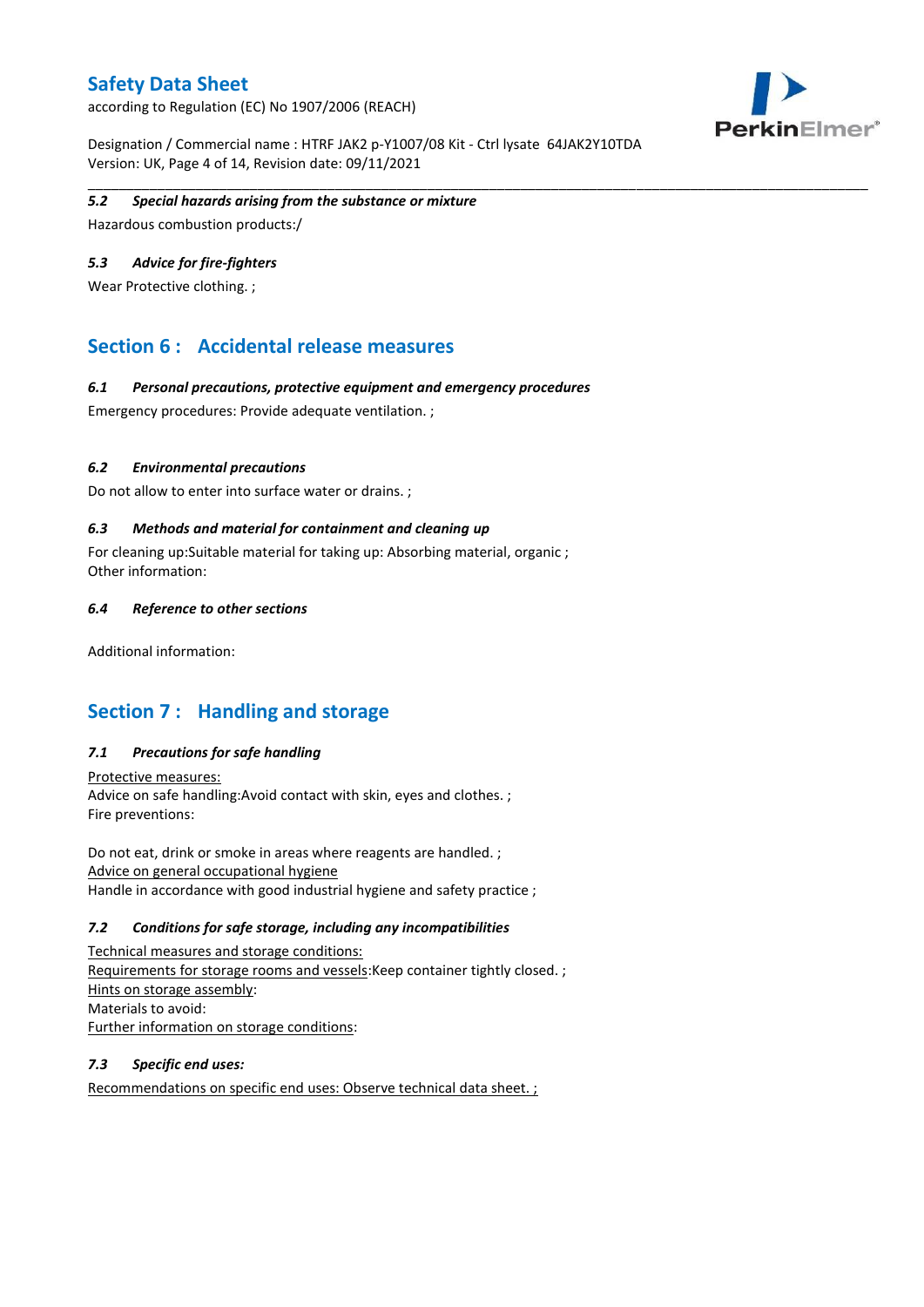according to Regulation (EC) No 1907/2006 (REACH)



Designation / Commercial name : HTRF JAK2 p-Y1007/08 Kit - Ctrl lysate 64JAK2Y10TDA Version: UK, Page 5 of 14, Revision date: 09/11/2021

# **Section 8 : Exposure controls/personal protection**

### *8.1 Control parameters*

Preliminary remark:

### 8.1.1 Occupational exposure limits:

• France

| Source:                    |           | Informations relatives à la réglementation VME (France) : ED 984, 07.2012 |            |           |            |           |  |  |  |  |  |  |  |
|----------------------------|-----------|---------------------------------------------------------------------------|------------|-----------|------------|-----------|--|--|--|--|--|--|--|
| Substance                  | EC No.    | CAS No                                                                    | VLE(mg/m3) | VLE (ppm) | VME(mg/m3) | VME (ppm) |  |  |  |  |  |  |  |
| 13721-39-6 / 237-<br>287-9 | 237-287-9 | 13721-39-6                                                                |            |           |            |           |  |  |  |  |  |  |  |
| 7365-45-9 / 230-<br>907-9  | 230-907-9 | 7365-45-9                                                                 |            |           |            |           |  |  |  |  |  |  |  |

\_\_\_\_\_\_\_\_\_\_\_\_\_\_\_\_\_\_\_\_\_\_\_\_\_\_\_\_\_\_\_\_\_\_\_\_\_\_\_\_\_\_\_\_\_\_\_\_\_\_\_\_\_\_\_\_\_\_\_\_\_\_\_\_\_\_\_\_\_\_\_\_\_\_\_\_\_\_\_\_\_\_\_\_\_\_\_\_\_\_\_\_\_\_\_\_\_\_\_\_\_

### • Spain

| Source :                   | June 2015 | Limites de Exposicion Profesional para Agentes Quimicos en Espana<br>Instituto Nacional de Seguridad e Higiene en el Trabajo |  |  |  |  |  |  |  |  |  |  |  |  |
|----------------------------|-----------|------------------------------------------------------------------------------------------------------------------------------|--|--|--|--|--|--|--|--|--|--|--|--|
| Substance                  | EC-No.    | $VLA$ -EC (mg/m3)<br>VLA-ED (mg/m3)<br>VLA-ED (ppm)<br>VLA-EC (ppm)<br>CAS-No                                                |  |  |  |  |  |  |  |  |  |  |  |  |
| 13721-39-6 / 237-<br>287-9 | 237-287-9 | 13721-39-6                                                                                                                   |  |  |  |  |  |  |  |  |  |  |  |  |
| 7365-45-9 / 230-<br>907-9  | 230-907-9 | 7365-45-9                                                                                                                    |  |  |  |  |  |  |  |  |  |  |  |  |

### **•** Germany

| Source:                | TRGS 900, June 2015, BAuA |            |               |           |  |  |  |  |  |
|------------------------|---------------------------|------------|---------------|-----------|--|--|--|--|--|
| Substance              | EC No.                    | CAS-No     | $AGW$ (mg/m3) | AGW (ppm) |  |  |  |  |  |
| 13721-39-6 / 237-287-9 | 237-287-9                 | 13721-39-6 |               |           |  |  |  |  |  |
| 7365-45-9 / 230-907-9  | 230-907-9                 | 7365-45-9  |               |           |  |  |  |  |  |

- Italia
- **•** Greece
- $\bullet$  UK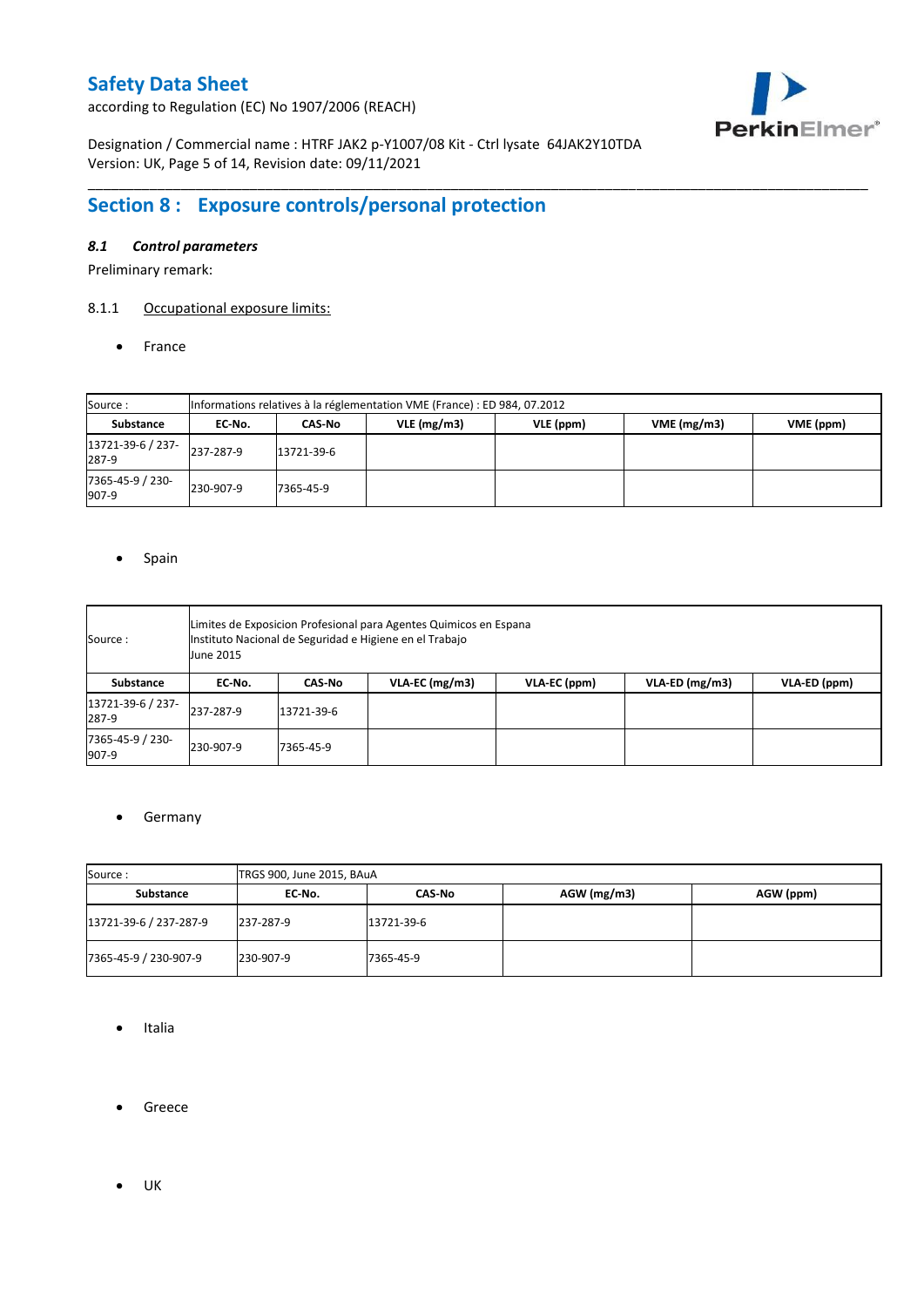PerkinElmer®

according to Regulation (EC) No 1907/2006 (REACH)

Designation / Commercial name : HTRF JAK2 p-Y1007/08 Kit - Ctrl lysate 64JAK2Y10TDA Version: UK, Page 6 of 14, Revision date: 09/11/2021

### OSHA (USA)

| Source :                      | Occupational Safety and Health Administration (OSHA) Permissible Exposure Limits (PELS) from 29 CFR 1910.1000 |               |                                                                            |                                                                               |                                                                      |                                                                        |  |  |  |  |
|-------------------------------|---------------------------------------------------------------------------------------------------------------|---------------|----------------------------------------------------------------------------|-------------------------------------------------------------------------------|----------------------------------------------------------------------|------------------------------------------------------------------------|--|--|--|--|
| Substance                     | EC-No.                                                                                                        | <b>CAS No</b> | <b>OSHA Permissible</b><br><b>Exposure Limit (PEL)</b><br>8-hour TWA (ppm) | <b>OSHA Permissible</b><br><b>Exposure Limit (PEL) 8-</b><br>hour TWA (mg/m3) | <b>OSHA Permissible</b><br><b>Exposure Limit (PEL)</b><br>STEL (ppm) | <b>OSHA Permissible</b><br><b>Exposure Limit (PEL)</b><br>STEL (mg/m3) |  |  |  |  |
| 13721-39-6 / 237-<br>287-9    | 237-287-9                                                                                                     | 13721-39-6    |                                                                            |                                                                               |                                                                      | 0.05                                                                   |  |  |  |  |
| 7365-45-9 / 230-907-230-907-9 |                                                                                                               | 7365-45-9     |                                                                            |                                                                               |                                                                      |                                                                        |  |  |  |  |

\_\_\_\_\_\_\_\_\_\_\_\_\_\_\_\_\_\_\_\_\_\_\_\_\_\_\_\_\_\_\_\_\_\_\_\_\_\_\_\_\_\_\_\_\_\_\_\_\_\_\_\_\_\_\_\_\_\_\_\_\_\_\_\_\_\_\_\_\_\_\_\_\_\_\_\_\_\_\_\_\_\_\_\_\_\_\_\_\_\_\_\_\_\_\_\_\_\_\_\_\_

### 8.1.2 Biological limit values (Germany):

| Source:                |           |            | List of recommended health-based biological limit values (BLVs) and biological guidance values (BGVs), June 2014 |           |
|------------------------|-----------|------------|------------------------------------------------------------------------------------------------------------------|-----------|
| Substance              | EC No.    | CAS No     | $BLV$ (mg/m3)                                                                                                    | BLV (ppm) |
| 13721-39-6 / 237-287-9 | 237-287-9 | 13721-39-6 |                                                                                                                  |           |
| 7365-45-9 / 230-907-9  | 230-907-9 | 7365-45-9  |                                                                                                                  |           |

### 8.1.3 Exposure limits at intended use (Germany):

| Source:                | TRGS 903, November 2015, BAuA |            |             |           |  |  |  |  |  |  |
|------------------------|-------------------------------|------------|-------------|-----------|--|--|--|--|--|--|
| Substance              | EC-No.                        | CAS No     | BGW (mg/m3) | BGW (ppm) |  |  |  |  |  |  |
| 13721-39-6 / 237-287-9 | 237-287-9                     | 13721-39-6 |             |           |  |  |  |  |  |  |
| 7365-45-9 / 230-907-9  | 230-907-9                     | 7365-45-9  |             |           |  |  |  |  |  |  |

### 8.1.4 DNEL/PNEC-values:

• DNEL worker

| Source:                                              |                     | <b>GESTIS</b> - substance database |                                                 |                                                       |                                                           |                                                 |                                                         |                                                       |                                                              |
|------------------------------------------------------|---------------------|------------------------------------|-------------------------------------------------|-------------------------------------------------------|-----------------------------------------------------------|-------------------------------------------------|---------------------------------------------------------|-------------------------------------------------------|--------------------------------------------------------------|
| Substance                                            | EC-No.              | <b>CAS-No</b>                      | Acute – dermal,<br>local effects<br>(mg/kg/day) | Long-term-<br>dermal, local<br>effects<br>(mg/kg/day) | Long-term -<br>dermal.<br>systemic effects<br>(mg/kg/day) | Acute –<br>inhalation, local<br>effects (mg/m3) | $Acute -$<br>inhalation,<br>systemic effects<br>(mg/m3) | Long-term $-$<br>inhalation, local<br>effects (mg/m3) | Long-term $-$<br>inhalation,<br>'systemic effects<br>(mg/m3) |
| $ 13721-39-6 $ $ 237-287-9 13721-39-6 $<br>237-287-9 |                     |                                    |                                                 |                                                       |                                                           |                                                 |                                                         |                                                       |                                                              |
| 7365-45-9 /<br>230-907-9                             | 230-907-9 7365-45-9 |                                    |                                                 |                                                       |                                                           |                                                 | 23.5-23.5                                               |                                                       |                                                              |

### DNEL consumer

| Source:          | <b>IGESTIS - substance database</b> |               |                                                   |                                                          |                                                             |                                |                                                                                      |                                                      |                                                          |  |  |  |
|------------------|-------------------------------------|---------------|---------------------------------------------------|----------------------------------------------------------|-------------------------------------------------------------|--------------------------------|--------------------------------------------------------------------------------------|------------------------------------------------------|----------------------------------------------------------|--|--|--|
| <b>Substance</b> | EC-No.                              | <b>CAS-No</b> | Acute – dermal.  <br>local effects<br>(mg/kg/day) | $Lone-term -$<br>dermal. local<br>effects<br>(mg/kg/day) | $Long-term -$<br>dermal,<br>systemic effects<br>(mg/kg/day) | Acute –<br>linhalation. locall | Acute -<br>inhalation.<br>----- effects (mg/m3) systemic effects   ______<br>(mg/m3) | Long-term –<br>linhalation. local<br>effects (mg/m3) | Long-term-<br>inhalation.<br>systemic effects<br>(mg/m3) |  |  |  |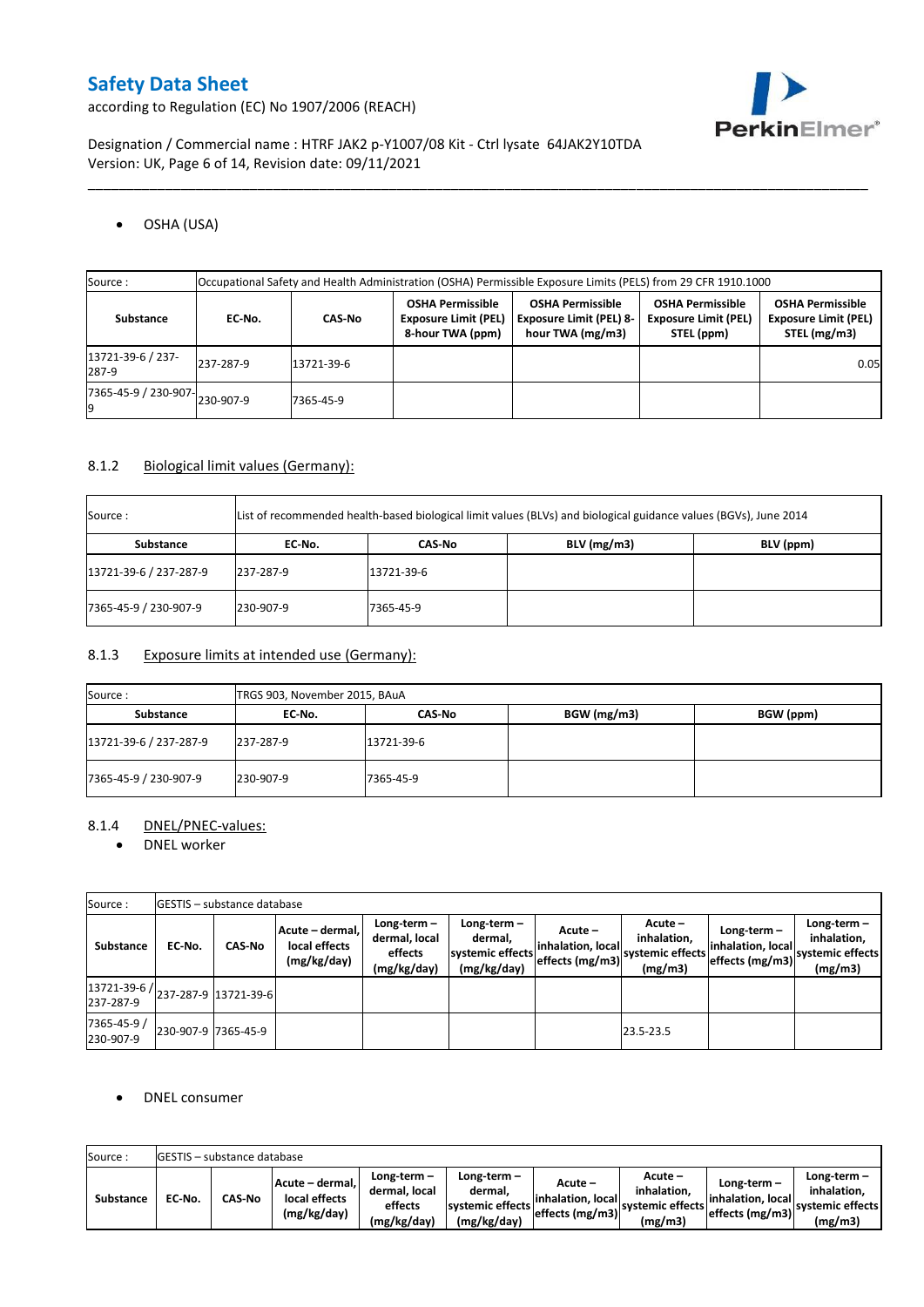according to Regulation (EC) No 1907/2006 (REACH)



### Designation / Commercial name : HTRF JAK2 p-Y1007/08 Kit - Ctrl lysate 64JAK2Y10TDA Version: UK, Page 7 of 14, Revision date: 09/11/2021

| $\begin{array}{ c c c c }\n 13721-39-6 & 237-287-9 & 13721-39-6 & 237-287-9 & 237-287-9 & 237-287-9 & 237-287-9 & 237-287-9 & 237-287-9 & 237-287-9 & 237-287-9 & 237-287-9 & 237-287-9 & 237-287-9 & 237-287-9 & 237-287-9 & 237-287-9 & 237-287-9 & 237$ |  |  |  |  |  |
|------------------------------------------------------------------------------------------------------------------------------------------------------------------------------------------------------------------------------------------------------------|--|--|--|--|--|
| 7365-45-9 / 230-907-9 7365-45-9                                                                                                                                                                                                                            |  |  |  |  |  |

### DNEL remark:

• PNEC

| Source:                           | <b>INERIS</b> |                                 |        |                 |  |              |                                      |  |                                                                                                                                                                                                                                      |  |              |                      |  |  |
|-----------------------------------|---------------|---------------------------------|--------|-----------------|--|--------------|--------------------------------------|--|--------------------------------------------------------------------------------------------------------------------------------------------------------------------------------------------------------------------------------------|--|--------------|----------------------|--|--|
|                                   |               |                                 |        |                 |  | PNEC AQUATIC |                                      |  |                                                                                                                                                                                                                                      |  |              | <b>PNEC Sediment</b> |  |  |
| <b>Substance</b>                  | EC-No.        | <b>CAS-No</b>                   |        | freshwater      |  |              | intermittent release<br>marine water |  | freshwater                                                                                                                                                                                                                           |  | marine water |                      |  |  |
|                                   |               |                                 | (mg/L) | $(mg/kg)$ (ppm) |  |              |                                      |  | $\left  \frac{m g}{L} \right  \frac{m g}{k g}$ $\left  \frac{m g}{L} \right  \frac{m g}{L}$ $\left  \frac{m g}{k g} \right  \frac{m g}{L}$ $\left  \frac{m g}{L} \right  \frac{m g}{L}$ $\left  \frac{m g}{L} \right  \frac{m g}{L}$ |  |              |                      |  |  |
| 13721-39-6                        |               | / 237-287- 237-287-9 13721-39-6 |        |                 |  |              |                                      |  |                                                                                                                                                                                                                                      |  |              |                      |  |  |
| 7365-45-9<br>/ 230-907- 230-907-9 |               | 7365-45-9                       |        |                 |  |              |                                      |  |                                                                                                                                                                                                                                      |  |              |                      |  |  |

| Source:                             | <b>INERIS</b> |               |                  |         |                                |        |          |       |        |                             |       |        |         |       |
|-------------------------------------|---------------|---------------|------------------|---------|--------------------------------|--------|----------|-------|--------|-----------------------------|-------|--------|---------|-------|
|                                     |               | <b>CAS-No</b> |                  | Others  |                                |        |          |       |        |                             |       |        |         |       |
| <b>Substance</b>                    | EC-No.        |               | <b>PNEC soil</b> |         | PNEC sewage treatment<br>plant |        | PNEC air |       |        | PNEC secondary<br>poisoning |       |        |         |       |
|                                     |               |               | (mg/L)           | (mg/kg) | (ppm)                          | (mg/L) | (mg/kg)  | (ppm) | (mg/L) | (mg/kg)                     | (ppm) | (mg/L) | (mg/kg) | (ppm) |
| 13721-39-6 / 237-287-9<br>237-287-9 |               | 13721-39-6    |                  |         |                                |        |          |       |        |                             |       |        |         |       |
| 7365-45-9 /<br>230-907-9            | 230-907-9     | 7365-45-9     |                  |         |                                |        |          |       |        |                             |       |        |         |       |

PNEC remark:

Control parameters remark:

### *8.2 Exposure controls*

8.2.1 Appropriate engineering controls:

8.2.2 Personal protective equipment:

**Eye / Face protection**: Safety glasses with side-shields ;

**Skin protection**:Gloves ;

**Respiratory protection**:Ensure adequate ventilation ;

### **Thermal hazards**:

8.2.3 Environmental exposure controls: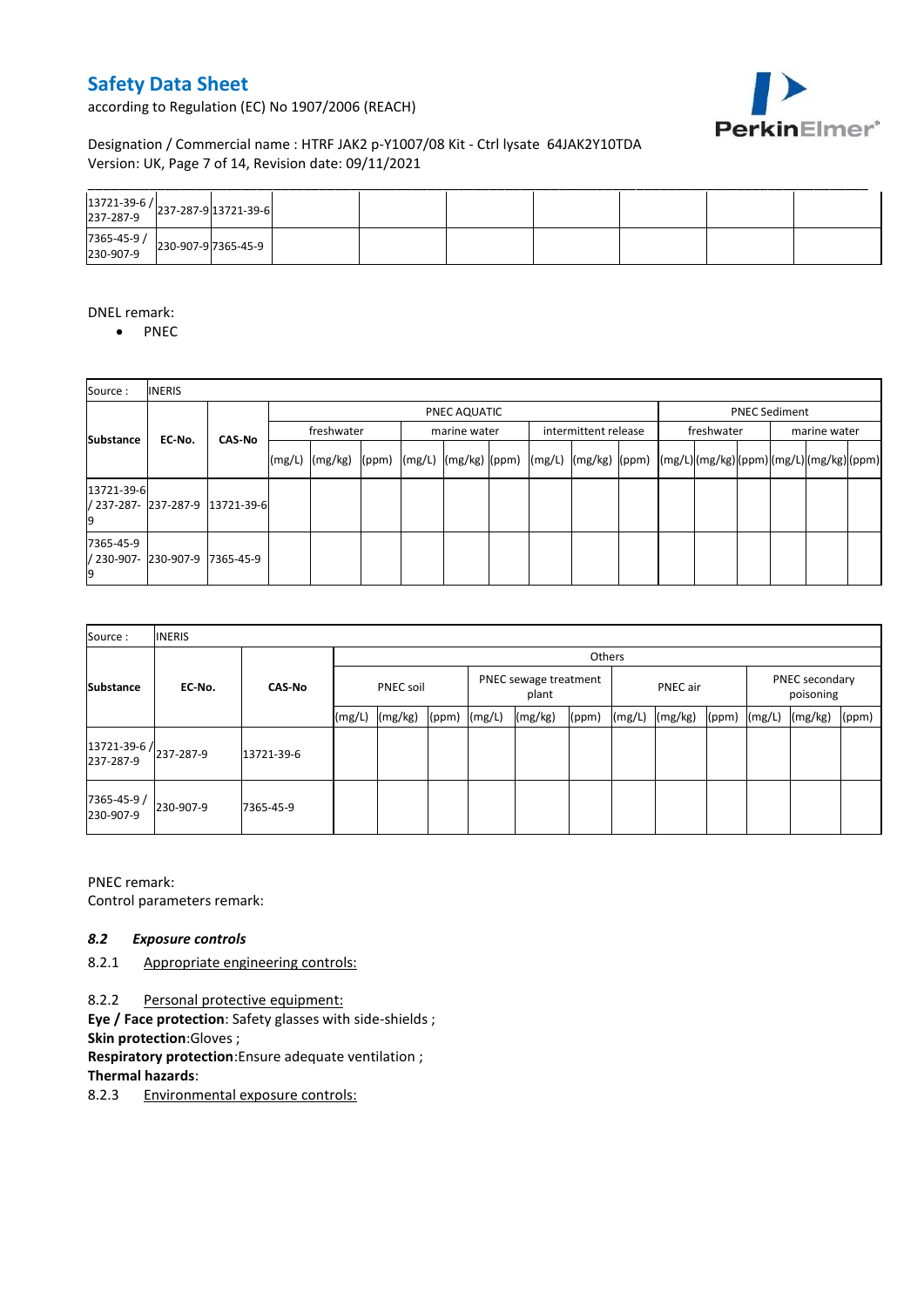according to Regulation (EC) No 1907/2006 (REACH)



Designation / Commercial name : HTRF JAK2 p-Y1007/08 Kit - Ctrl lysate 64JAK2Y10TDA Version: UK, Page 8 of 14, Revision date: 09/11/2021

# **Section 9 : Physical and chemical properties**

#### *9.1 Information on basic physical and chemical properties*

### Appearance

| $\frac{1}{2}$         |             |
|-----------------------|-------------|
| Physical state        | Liauid      |
| Colour                | Colorless : |
| Odour                 |             |
| Odour threshold (ppm) |             |
|                       |             |

\_\_\_\_\_\_\_\_\_\_\_\_\_\_\_\_\_\_\_\_\_\_\_\_\_\_\_\_\_\_\_\_\_\_\_\_\_\_\_\_\_\_\_\_\_\_\_\_\_\_\_\_\_\_\_\_\_\_\_\_\_\_\_\_\_\_\_\_\_\_\_\_\_\_\_\_\_\_\_\_\_\_\_\_\_\_\_\_\_\_\_\_\_\_\_\_\_\_\_\_\_

|                                                             |                                           | Value | Concentration<br>(mol/L) | Method | Temperature (°C) | Pressure (kPa) | Remark |
|-------------------------------------------------------------|-------------------------------------------|-------|--------------------------|--------|------------------|----------------|--------|
| pH                                                          |                                           |       |                          |        |                  |                |        |
| Melting point (°C)                                          |                                           |       |                          |        |                  |                |        |
| Freezing point (°C)                                         |                                           |       |                          |        |                  |                |        |
| Initial boiling point/boiling range (°C)                    |                                           |       |                          |        |                  |                |        |
| Flash point (°C)                                            |                                           |       |                          |        |                  |                |        |
| Evaporation rate (kg/m <sup>2</sup> /h)                     |                                           |       |                          |        |                  |                |        |
| Flammability (type : ) (%)                                  |                                           |       |                          |        |                  |                |        |
| Upper/lower<br>flammability or explosive<br>limits          | Upper explosive limit<br>(%)              |       |                          |        |                  |                |        |
|                                                             | Lower explosive limit (%)                 |       |                          |        |                  |                |        |
| Vapour pressure (kPa)                                       |                                           |       |                          |        |                  |                |        |
| Vapour density (g/cm <sup>3</sup> )                         |                                           |       |                          |        |                  |                |        |
|                                                             | Density (g/cm <sup>3</sup> )              |       |                          |        |                  |                |        |
| Densities                                                   | Relative density (g/cm <sup>3</sup> )     |       |                          |        |                  |                |        |
|                                                             | Bulk density (g/cm <sup>3</sup> )         |       |                          |        |                  |                |        |
|                                                             | Critical density (g/cm <sup>3</sup> )     |       |                          |        |                  |                |        |
| Solubility (Type: ) (g/L)                                   |                                           |       |                          |        |                  |                |        |
| Partition coefficient (log Pow)<br>n-octanol/water at pH :  |                                           |       |                          |        |                  |                |        |
| Auto-ignition temperature (°C)                              |                                           |       |                          |        |                  |                |        |
| Decomposition temperature (°C)<br>Decomposition energy : kJ |                                           |       |                          |        |                  |                |        |
| Viscosity                                                   | Viscosity, dynamic (poiseuille)           |       |                          |        |                  |                |        |
|                                                             | Viscosity, cinematic (cm <sup>3</sup> /s) |       |                          |        |                  |                |        |
| Oxidising properties                                        |                                           |       |                          |        |                  |                |        |
| <b>Explosive properties</b>                                 |                                           |       |                          |        |                  |                |        |

#### *9.2 Other information:*

No other relevant data available

### **Section 10 : Stability and reactivity**

- *10.1 Reactivity* This material is considered to be non-reactive under normal use conditions. ;
- *10.2 Chemical stability*
- *10.3 Possibility of hazardous reactions*
- *10.4 Conditions to avoid:*
- *10.5 Incompatible materials:*
- *10.6 Hazardous decomposition products:*

Does not decompose when used for intended uses. ;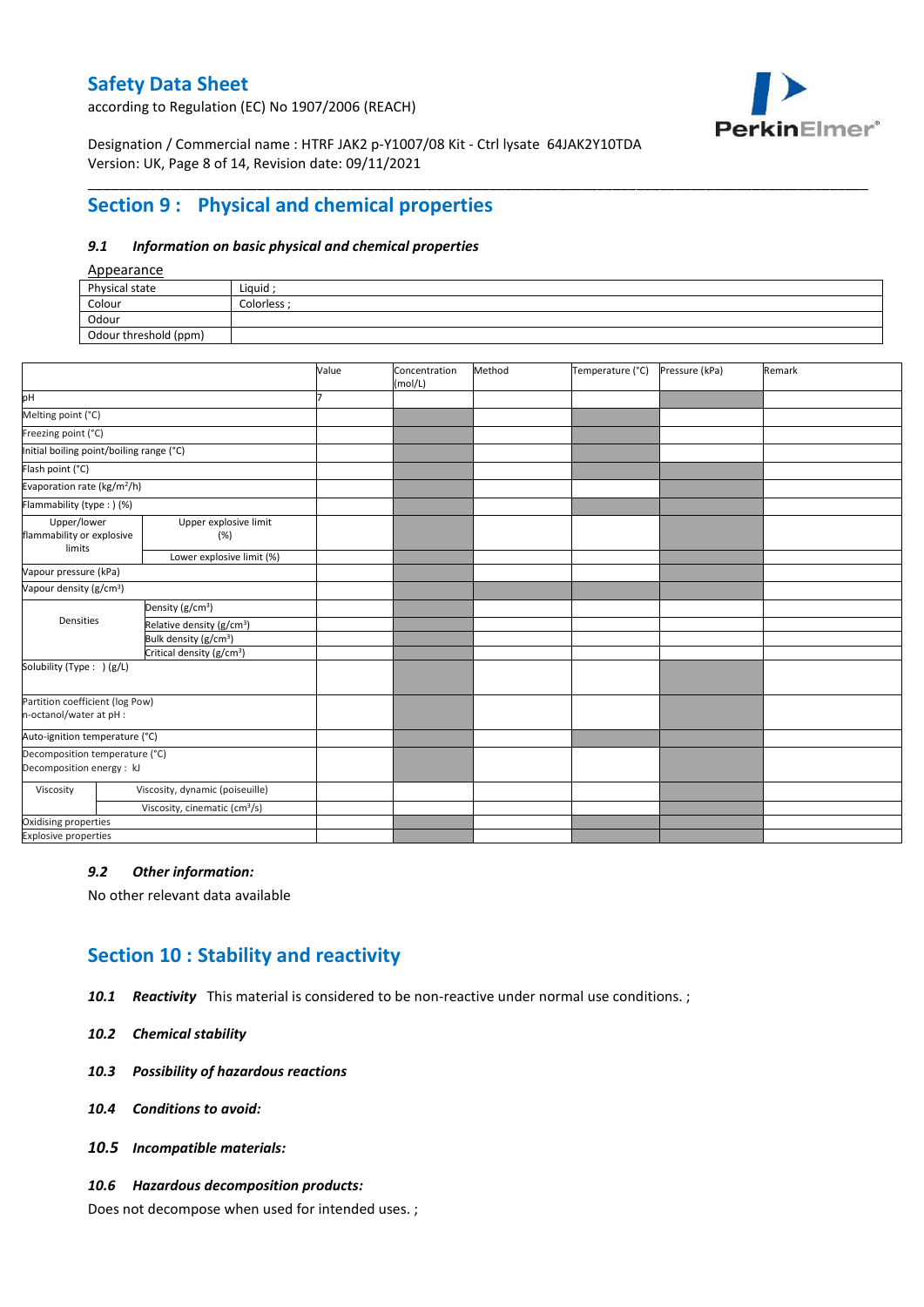according to Regulation (EC) No 1907/2006 (REACH)

Designation / Commercial name : HTRF JAK2 p-Y1007/08 Kit - Ctrl lysate 64JAK2Y10TDA Version: UK, Page 9 of 14, Revision date: 09/11/2021



### **Section 11 : Toxicological information**

Toxicokinetics, metabolism and distribution

### *11.1 Information on toxicological effects*

Substances

**Acute toxicity**

Animal data: Acute oral toxicity:

| Substance name         | LD50<br>(mg/kg) | <b>Species</b> | Method | Symptoms / delayed effects | Remark |
|------------------------|-----------------|----------------|--------|----------------------------|--------|
| 13721-39-6 / 237-287-9 | 330-330         | Rat            |        | Hemorragie                 |        |
| 9002-93-1              | 1800-1800       | Rat            |        |                            |        |

\_\_\_\_\_\_\_\_\_\_\_\_\_\_\_\_\_\_\_\_\_\_\_\_\_\_\_\_\_\_\_\_\_\_\_\_\_\_\_\_\_\_\_\_\_\_\_\_\_\_\_\_\_\_\_\_\_\_\_\_\_\_\_\_\_\_\_\_\_\_\_\_\_\_\_\_\_\_\_\_\_\_\_\_\_\_\_\_\_\_\_\_\_\_\_\_\_\_\_\_\_

Acute dermal toxicity:

Acute inhalative toxicity:

Practical experience / human evidence: Assessment / Classification: General Remark:

### **Skin corrosion/irritation**

Animal data:

| Substance name | <b>Species</b> | Method | Exposure time | Result/<br>evaluation? | Score | Remark |
|----------------|----------------|--------|---------------|------------------------|-------|--------|
| 9002-93-1      |                |        |               |                        |       |        |

In-vitro skin test method: In-vitro skin test result: Assessment / Classification:

### **Eye damage/irritation**

Animal data:

| Substance name   | <b>Species</b> | Method | Exposure time | <b>Result/evaluation</b> | Score | Remark |
|------------------|----------------|--------|---------------|--------------------------|-------|--------|
| 9002-93-<br>⊥−∟ت | .<br>Rabbit    |        |               | Eve<br>irritation        |       |        |

In vitro eye test method: In vitro eye test result: Assessment / Classification:

- **CMR effects (carcinogenity, mutagenicity and toxicity for reproduction)**
	- o Germ cell mutagenicity: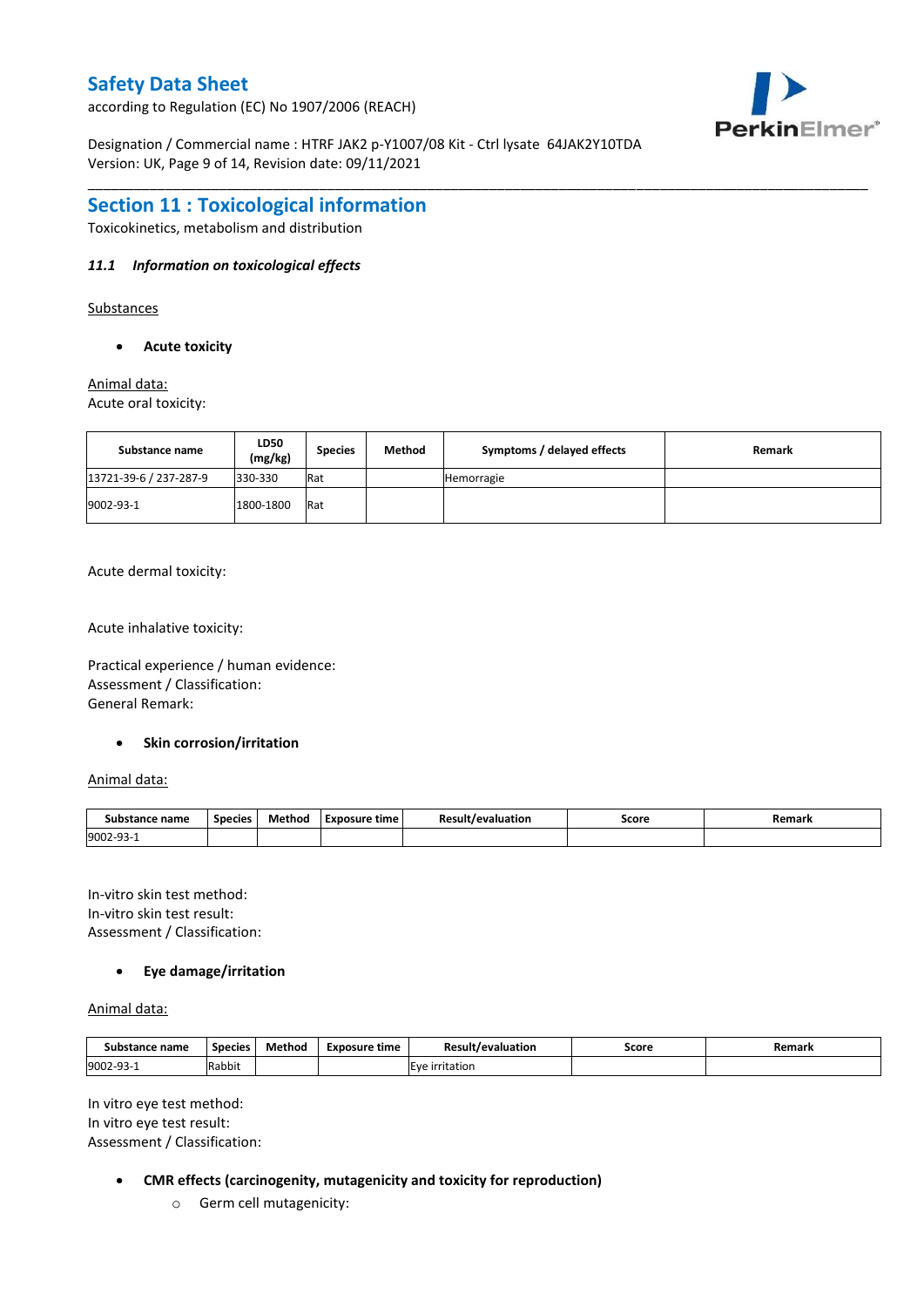according to Regulation (EC) No 1907/2006 (REACH)



Designation / Commercial name : HTRF JAK2 p-Y1007/08 Kit - Ctrl lysate 64JAK2Y10TDA Version: UK, Page 10 of 14, Revision date: 09/11/2021

\_\_\_\_\_\_\_\_\_\_\_\_\_\_\_\_\_\_\_\_\_\_\_\_\_\_\_\_\_\_\_\_\_\_\_\_\_\_\_\_\_\_\_\_\_\_\_\_\_\_\_\_\_\_\_\_\_\_\_\_\_\_\_\_\_\_\_\_\_\_\_\_\_\_\_\_\_\_\_\_\_\_\_\_\_\_\_\_\_\_\_\_\_\_\_\_\_\_\_\_\_

Animal data:

Assessment / Classification:

o Carcinogenicity

Practical experience / human evidence: Animal data:

Other information: Assessment / Classification:

o Reproductive toxicity

Practical experience / human evidence: Animal data:

Other information: Assessment / Classification:

Overall assessment on CMR properties:

- **Specific target organ toxicity (single exposure)**
	- o STOT SE 1 and 2

Animal data:

Other information:

o STOT SE 3

Practical experience / human evidence:

Other information: Assessment / Classification:

### **Specific target organ toxicity (repeated exposure)**

Practical experience / human evidence: Animal data:

Assessment / Classification: Other information

### **Aspiration hazard**

Practical experience / human evidence: Experimental data: viscosity data: see SECTION 9. Assessment / Classification: Remark:

11.1.1 Mixtures No toxicological information is available for the mixture itself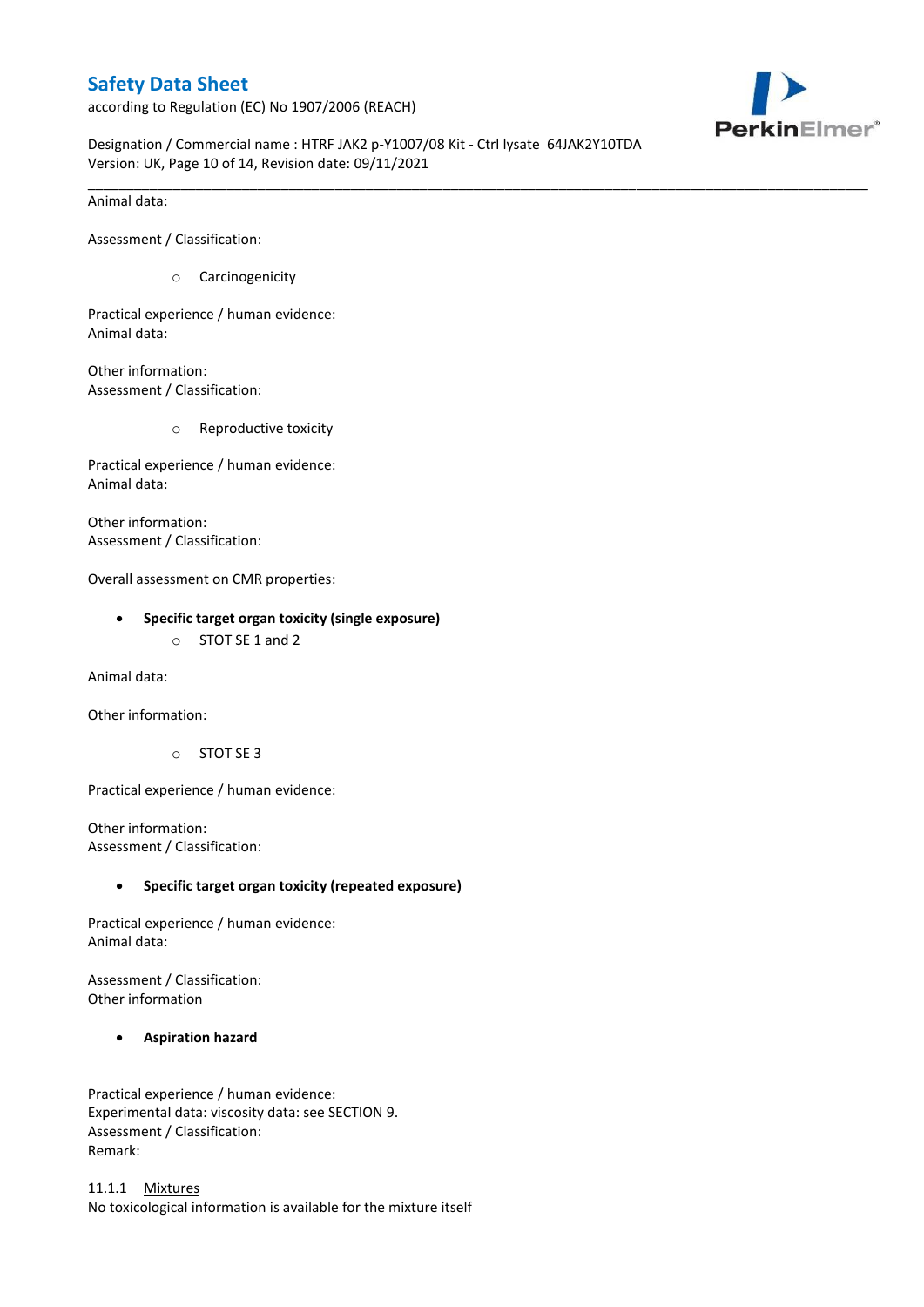according to Regulation (EC) No 1907/2006 (REACH)



Designation / Commercial name : HTRF JAK2 p-Y1007/08 Kit - Ctrl lysate 64JAK2Y10TDA Version: UK, Page 11 of 14, Revision date: 09/11/2021

### **Section 12 : Ecological information**

In case that test data regarding one endpoint/differentiation exist for the mixture itself, the classification is carried out according to the substance criteria (excluding biodegradation and bioaccumulation). If no test data exist, the criteria for mixture classification has to be used (calculation method) in this case the toxicological data of the ingredients are shown.

\_\_\_\_\_\_\_\_\_\_\_\_\_\_\_\_\_\_\_\_\_\_\_\_\_\_\_\_\_\_\_\_\_\_\_\_\_\_\_\_\_\_\_\_\_\_\_\_\_\_\_\_\_\_\_\_\_\_\_\_\_\_\_\_\_\_\_\_\_\_\_\_\_\_\_\_\_\_\_\_\_\_\_\_\_\_\_\_\_\_\_\_\_\_\_\_\_\_\_\_\_

### *12.1 Aquatic toxicity:*

Acute (short-term) fish toxicity

| Source:          |        |               |                       |                       |                  | Informations relatives à la réglementation VME (France) : ED 984, 07.2012 |                              |        |        |                       |
|------------------|--------|---------------|-----------------------|-----------------------|------------------|---------------------------------------------------------------------------|------------------------------|--------|--------|-----------------------|
| <b>Substance</b> | EC No. | <b>CAS-No</b> | <b>LC50</b><br>(mg/L) | <b>EC50</b><br>(mg/L) | Test<br>duration | <b>Species</b>                                                            | Result/<br><b>Evaluation</b> | Method | Remark | <b>General Remark</b> |
| 9002-93-1        |        | 9002-93-1     | 8.9                   |                       |                  | Pimephales<br>96 promelas<br>(fathead<br>minnow)                          |                              |        |        |                       |

### Chronic (long-term) fish toxicity

| Source:          |        |               | Informations relatives à la réglementation VME (France) : ED 984, 07.2012 |                |        |        |                       |
|------------------|--------|---------------|---------------------------------------------------------------------------|----------------|--------|--------|-----------------------|
| <b>Substance</b> | EC No. | <b>CAS-No</b> | $\vert$ NOEC (mg/L) $\vert$ Test duration                                 | <b>Species</b> | Method | Remark | <b>General Remark</b> |
| 9002-93-1        |        | 9002-93-1     |                                                                           |                |        |        |                       |

#### Acute (short-term) toxicity to crustacea

| Source:          |        |                                                                                                                                          |    | Informations relatives à la réglementation VME (France) : ED 984, 07.2012 |  |  |  |  |  |  |
|------------------|--------|------------------------------------------------------------------------------------------------------------------------------------------|----|---------------------------------------------------------------------------|--|--|--|--|--|--|
| <b>Substance</b> | EC-No. | Result/<br><b>EC50</b><br>CAS-No<br>Test duration<br>Method<br>General Remark<br>Remark<br><b>Species</b><br>(mg/L)<br><b>Evaluation</b> |    |                                                                           |  |  |  |  |  |  |
| 9002-93-1        |        | 9002-93-1                                                                                                                                | 26 | 48                                                                        |  |  |  |  |  |  |

#### Chronic (long-term) toxicity to crustacea

| Source:          |        |               | Informations relatives à la réglementation VME (France) : ED 984, 07.2012 |                |        |        |                       |
|------------------|--------|---------------|---------------------------------------------------------------------------|----------------|--------|--------|-----------------------|
| <b>Substance</b> | EC-No. | <b>CAS No</b> | NOEC (mg/L)   Test duration                                               | <b>Species</b> | Method | Remark | <b>General Remark</b> |
| 9002-93-1        |        | 9002-93-1     |                                                                           |                |        |        |                       |

#### Acute (short-term) toxicity to algae and cyanobacteria

| Source:          |        |            |                           | Informations relatives à la réglementation VME (France) : ED 984, 07.2012 |                              |               |        |                       |
|------------------|--------|------------|---------------------------|---------------------------------------------------------------------------|------------------------------|---------------|--------|-----------------------|
| <b>Substance</b> | EC No. | CAS-No     | EC50 (mg/L) Test duration | <b>Species</b>                                                            | Result/<br><b>Evaluation</b> | <b>Method</b> | Remark | <b>General Remark</b> |
| 9002-93-1        |        | 19002-93-1 |                           |                                                                           |                              |               |        |                       |

#### Toxicity to microorganisms and other aquatic plants / organisms

| Source:   | Informations relatives à la réglementation VME (France) : ED 984, 07.2012 |            |               |                |        |        |                       |  |  |  |  |  |
|-----------|---------------------------------------------------------------------------|------------|---------------|----------------|--------|--------|-----------------------|--|--|--|--|--|
| Substance | EC No.                                                                    | CAS-No     | $EC50$ (mg/L) | <b>Species</b> | Method | Remark | <b>General Remark</b> |  |  |  |  |  |
| 9002-93-1 |                                                                           | 19002-93-1 |               |                |        |        |                       |  |  |  |  |  |

Assessment / Classification: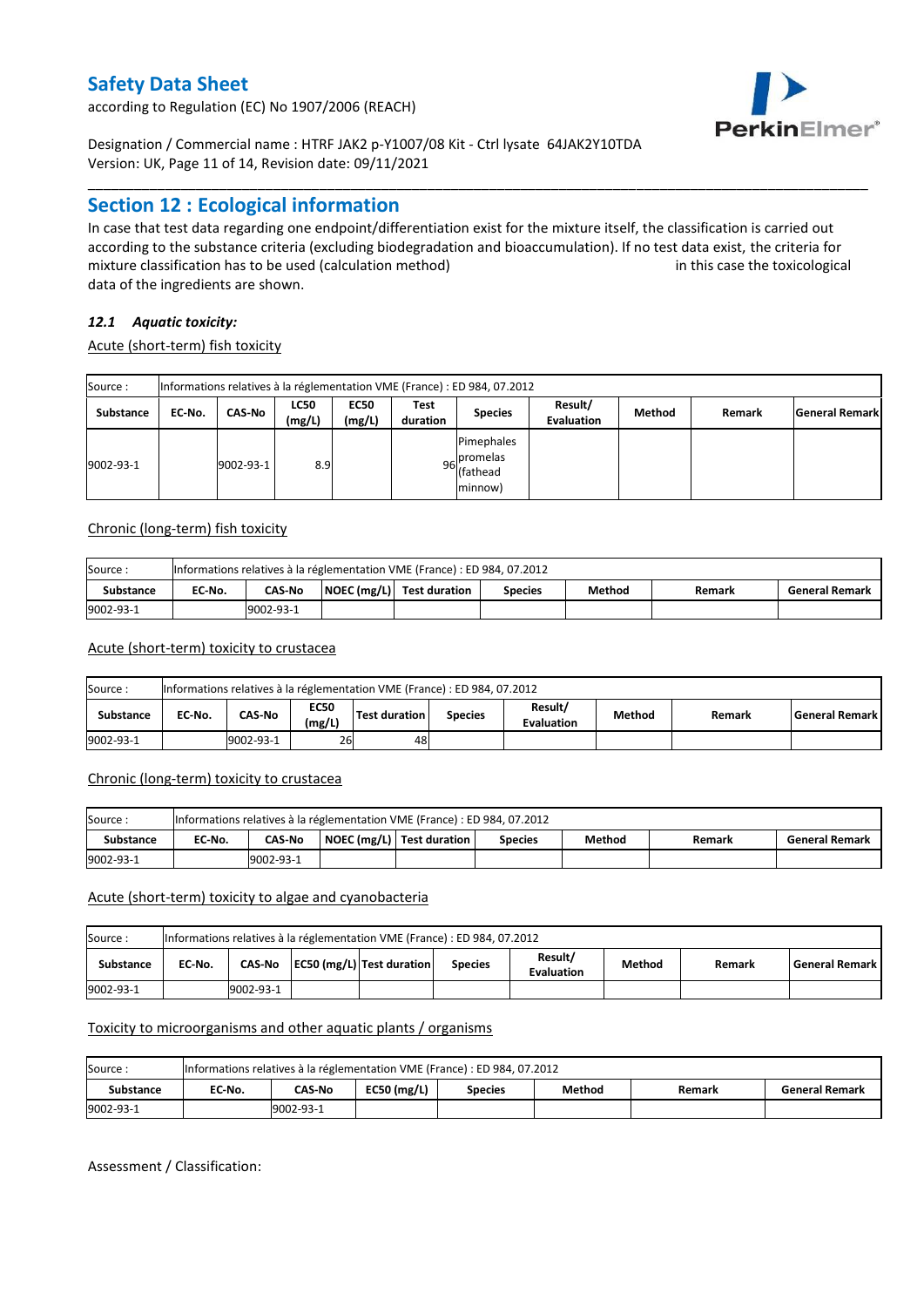according to Regulation (EC) No 1907/2006 (REACH)



Designation / Commercial name : HTRF JAK2 p-Y1007/08 Kit - Ctrl lysate 64JAK2Y10TDA Version: UK, Page 12 of 14, Revision date: 09/11/2021

### *12.2 Persistence and degradability*

Biodegradation:

| Source:   | Informations relatives à la réglementation VME (France) : ED 984, 07.2012 |           |                 |                                    |                         |        |                                                                                      |  |
|-----------|---------------------------------------------------------------------------|-----------|-----------------|------------------------------------|-------------------------|--------|--------------------------------------------------------------------------------------|--|
| Substance | EC No.                                                                    | CAS-No    | <b>Inoculum</b> | <b>Biodegradation</b><br>parameter | Degradation<br>rate (%) | Method | Remark                                                                               |  |
| 9002-93-1 |                                                                           | 9002-93-1 |                 | BOD (% of COD).                    | 36-36                   |        | In accordance with the required<br>stability the product is poorly<br>biodegradable. |  |

\_\_\_\_\_\_\_\_\_\_\_\_\_\_\_\_\_\_\_\_\_\_\_\_\_\_\_\_\_\_\_\_\_\_\_\_\_\_\_\_\_\_\_\_\_\_\_\_\_\_\_\_\_\_\_\_\_\_\_\_\_\_\_\_\_\_\_\_\_\_\_\_\_\_\_\_\_\_\_\_\_\_\_\_\_\_\_\_\_\_\_\_\_\_\_\_\_\_\_\_\_

#### Abiotic Degradation:

| Source:   |        |               |                                     |                                       |      |    |        |        |
|-----------|--------|---------------|-------------------------------------|---------------------------------------|------|----|--------|--------|
| Substance | EC-No. | <b>CAS-No</b> | Abiotic<br>degradation test<br>type | Half-life time   Temperature  <br>(j) | (°C) | рH | Method | Remark |
| 9002-93-1 |        | 9002-93-1     |                                     |                                       |      |    |        |        |

### Assessment / Classification:

# *12.3 Bioaccumulative potential*

Bioconcentration factor (BCF):

| Source:          |        |               |                |               |        |        |
|------------------|--------|---------------|----------------|---------------|--------|--------|
| <b>Substance</b> | EC-No. | <b>CAS-No</b> | <b>Species</b> | <b>Result</b> | Method | Remark |
| 9002-93-1        |        | 9002-93-1     |                |               |        |        |

### *12.4 Mobility in soil*

| Source:   |       |                 |                     |                   |                                        |                 |                              |                                                   |                                          |               |        |
|-----------|-------|-----------------|---------------------|-------------------|----------------------------------------|-----------------|------------------------------|---------------------------------------------------|------------------------------------------|---------------|--------|
| Substance | EC n° |                 | CAS n° Distribution | Transport<br>type | Henry's law<br>constant<br>(Pa.m3/mol) | Log KOC time in | <b>Half-life</b><br>soil (j) | <b>Half-life</b><br>time in<br>fresh<br>water (j) | Half-life<br>time in<br>sea water<br>(j) | <b>Method</b> | Remark |
| 9002-93-1 |       | 9002-<br>$93-1$ |                     |                   |                                        |                 |                              |                                                   |                                          |               |        |

#### *12.5 Results of PBT and vPvB assessment*

### *12.6 Other adverse effects:*

Additional ecotoxicological information:

# **Section 13 : Disposal considerations**

### *13.1 Waste treatment methods*

Waste treatment options:Dispose of waste according to applicable legislation. ;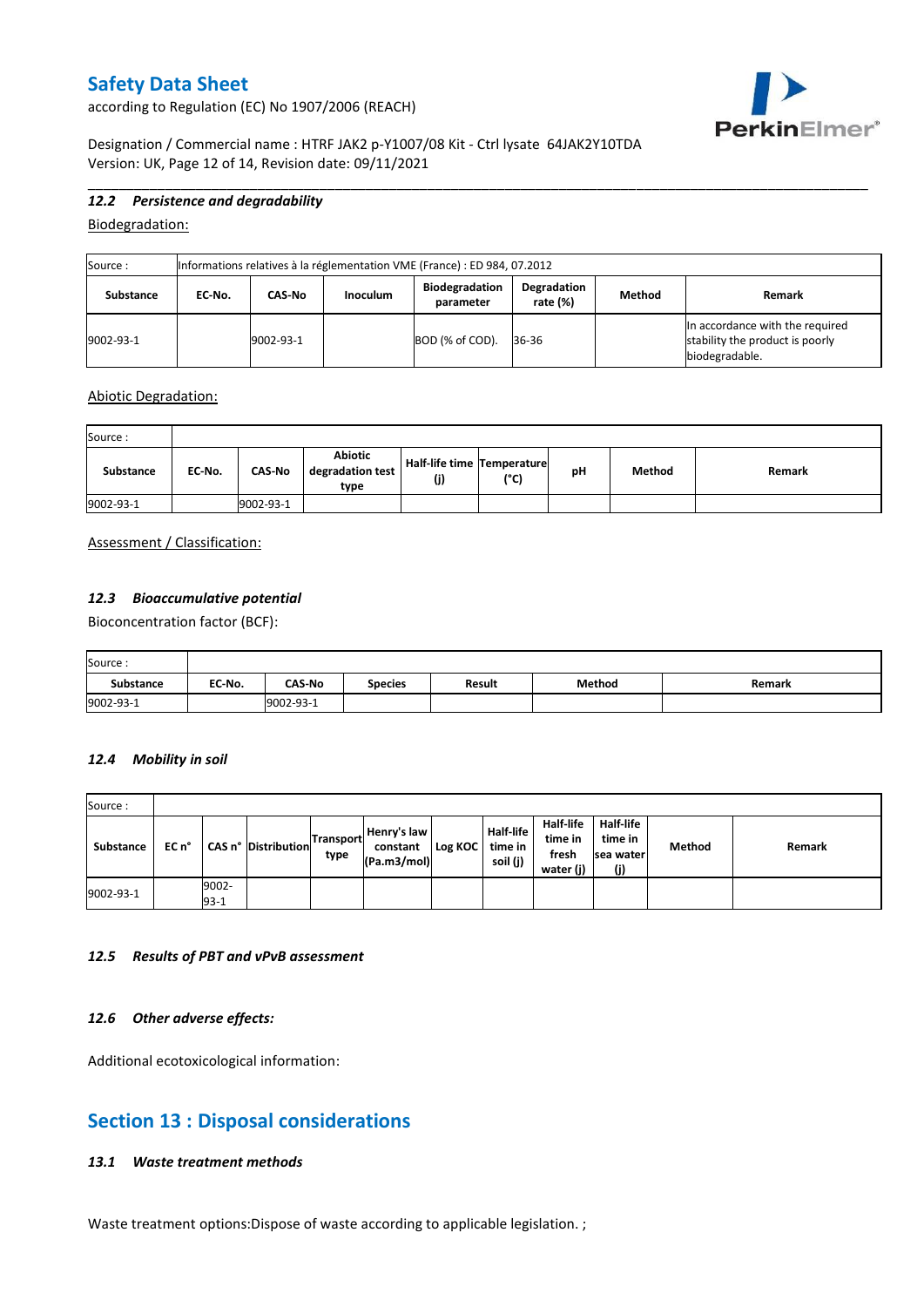according to Regulation (EC) No 1907/2006 (REACH)



Designation / Commercial name : HTRF JAK2 p-Y1007/08 Kit - Ctrl lysate 64JAK2Y10TDA Version: UK, Page 13 of 14, Revision date: 09/11/2021

*Transport in bulk according to Annex II of MARPOL 73/78 and the IBC Code*

# **Section 14 : Transport information**

ADR/RID/AND/IMDG/IATA

| UN No.                     |  |
|----------------------------|--|
| UN Proper shipping name    |  |
| Transport hazard class(es) |  |
| Hazard label(s)            |  |
|                            |  |
| Packing group              |  |
|                            |  |

\_\_\_\_\_\_\_\_\_\_\_\_\_\_\_\_\_\_\_\_\_\_\_\_\_\_\_\_\_\_\_\_\_\_\_\_\_\_\_\_\_\_\_\_\_\_\_\_\_\_\_\_\_\_\_\_\_\_\_\_\_\_\_\_\_\_\_\_\_\_\_\_\_\_\_\_\_\_\_\_\_\_\_\_\_\_\_\_\_\_\_\_\_\_\_\_\_\_\_\_\_

| Land transport (ADR/RID)                                               |                                                          |
|------------------------------------------------------------------------|----------------------------------------------------------|
| <b>Classification code ADR:</b>                                        | Special Provisions for ADR/RID:                          |
| Limited quantities for ADR/RID:                                        | <b>Excepted Quantities for ADR/RID:</b>                  |
| Packing Instructions for ADR/RID:                                      | Special packing provisions for ADR/RID:                  |
| Mixed packing provisions:                                              |                                                          |
| Portable tanks and bulk containers Instructions:                       |                                                          |
| Portable tanks and bulk containers Special Provisions:                 |                                                          |
| <b>ADR Tank Code:</b>                                                  | ADR Tank special provisions:                             |
| Vehicle for tank carriage:                                             |                                                          |
| Special provisions for carriage Packages:                              |                                                          |
| Special provisions for carriage Bulk:                                  |                                                          |
| Special provisions for carriage for loading, unloading and handling:   |                                                          |
| Special Provisions for carriage Operation:                             |                                                          |
| Hazard identification No:                                              | Transport category (Tunnel restriction code):            |
|                                                                        |                                                          |
| Sea transport (IMDG)<br><b>Marine Pollutant:</b>                       |                                                          |
|                                                                        | Subsidiary risk(s) for IMDG:                             |
| Packing provisions for IMDG:                                           | Limited quantities for IMDG:<br><b>IBC Instructions:</b> |
| Packing instructions for IMDG:                                         |                                                          |
| <b>IBC Provisions:</b>                                                 | <b>IMO tank instructions:</b>                            |
| UN tank instructions:                                                  | Tanks and bulk Provisions:                               |
| EmS:                                                                   | Stowage and segregation for IMDG:                        |
| Properties and observations:                                           |                                                          |
| Inland waterway transport (ADN)                                        |                                                          |
| <b>Classification Code ADN:</b>                                        | <b>Special Provisions ADN:</b>                           |
| Limited quantities ADN:                                                | <b>Excepted quantities ADN:</b>                          |
| Carriage permitted:                                                    | Equipment required:                                      |
| Provisions concerning loading and unloading:                           | Provisions concerning carriage:                          |
| Number of blue cones/lights:                                           | Remark:                                                  |
| Air transport (ICAO-TI / IATA-DGR)                                     |                                                          |
| Subsidiary risk for IATA:                                              | Excepted quantity for IATA:                              |
| Passenger and Cargo Aircraft Limited Quantities Packing Instructions:  |                                                          |
| Passenger and Cargo Aircraft Limited Quantities Maximal Net Quantity : |                                                          |
| Passenger and Cargo Aircraft Packaging Instructions :                  |                                                          |
| Passenger and Cargo Aircraft Maximal Net Quantity :                    |                                                          |
| Cargo Aircraft only Packaging Instructions :                           | Cargo Aircraft only Maximal Net Quantity :               |
| ERG code:                                                              | <b>Special Provisions for IATA:</b>                      |
|                                                                        |                                                          |
|                                                                        |                                                          |